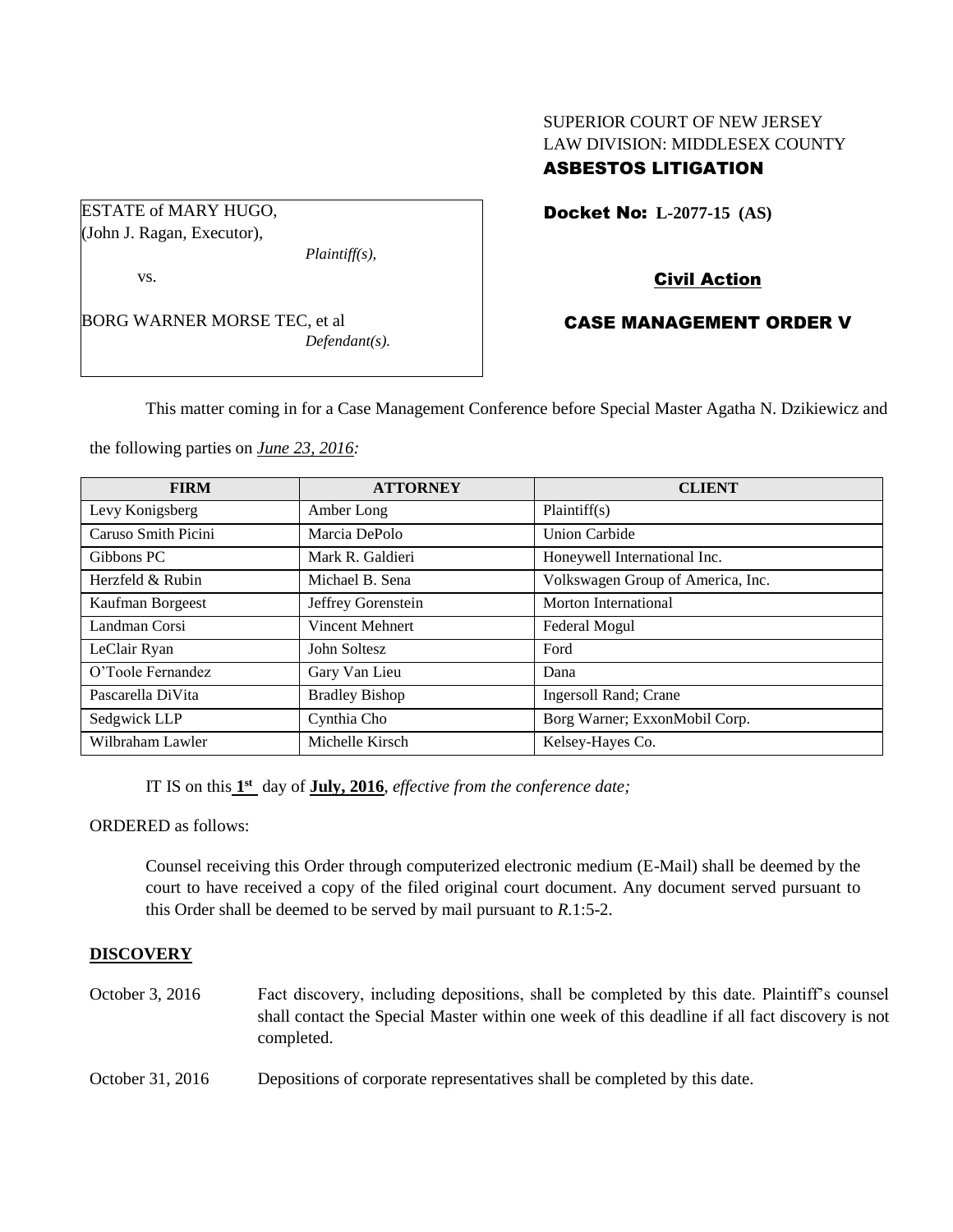#### **EARLY SETTLEMENT**

November 7, 2016 Settlement demands shall be served on all counsel and the Special Master by this date.

#### **SUMMARY JUDGMENT MOTION PRACTICE**

| November 4, $2016$     | Plaintiff's counsel shall advise, in writing, of intent not to oppose motions by this<br>date. |
|------------------------|------------------------------------------------------------------------------------------------|
| November $8, 2016$     | Summary judgment motions shall be filed no later than this date.                               |
| December 6, $2016$     | Last return date for summary judgment motions.                                                 |
| <b>MEDICAL DEFENSE</b> |                                                                                                |

# August 31, 2016 Plaintiff shall serve medical expert reports by this date.

January 20, 2017 Defendants shall identify its medical experts and serve medical reports, if any, by this date. **In addition, defendants shall notify plaintiff's counsel (as well as all counsel of record) of a joinder in an expert medical defense by this date.**

#### **LIABILITY EXPERT REPORTS**

November 30, **2016** Plaintiff shall identify its liability experts and serve liability expert reports or a certified expert statement by this date or waive any opportunity to rely on liability expert testimony.

January 20, 2017 Defendants shall identify its liability experts and serve liability expert reports, if any, by this date or waive any opportunity to rely on liability expert testimony.

## **EXPERT DEPOSITIONS**

February 10, 2017 Expert depositions shall be completed by this date. To the extent that plaintiff and defendant generic experts have been deposed before, the parties seeking that deposition in this case must file an application before the Special Master and demonstrate the necessity for that deposition. To the extent possible, documents requested in a deposition notice directed to an expert shall be produced three days in advance of the expert deposition. The expert shall not be required to produce documents that are readily accessible in the public domain.

#### **PRE-TRIAL AND TRIAL**

January 11, 2017 @ 1:30pm Settlement conference. All defense counsel shall appear with authority to negotiate settlement and have a representative authorized to negotiate settlement available by phone. Any request to be excused from the settlement conference shall be made to the Special Master no later than 4:00pm of the day prior to the conference.

February 15, 2017 @ 10:00am Settlement conference. All defense counsel shall appear with authority to negotiate settlement and have a representative authorized to negotiate settlement

 $\_$  , and the set of the set of the set of the set of the set of the set of the set of the set of the set of the set of the set of the set of the set of the set of the set of the set of the set of the set of the set of th